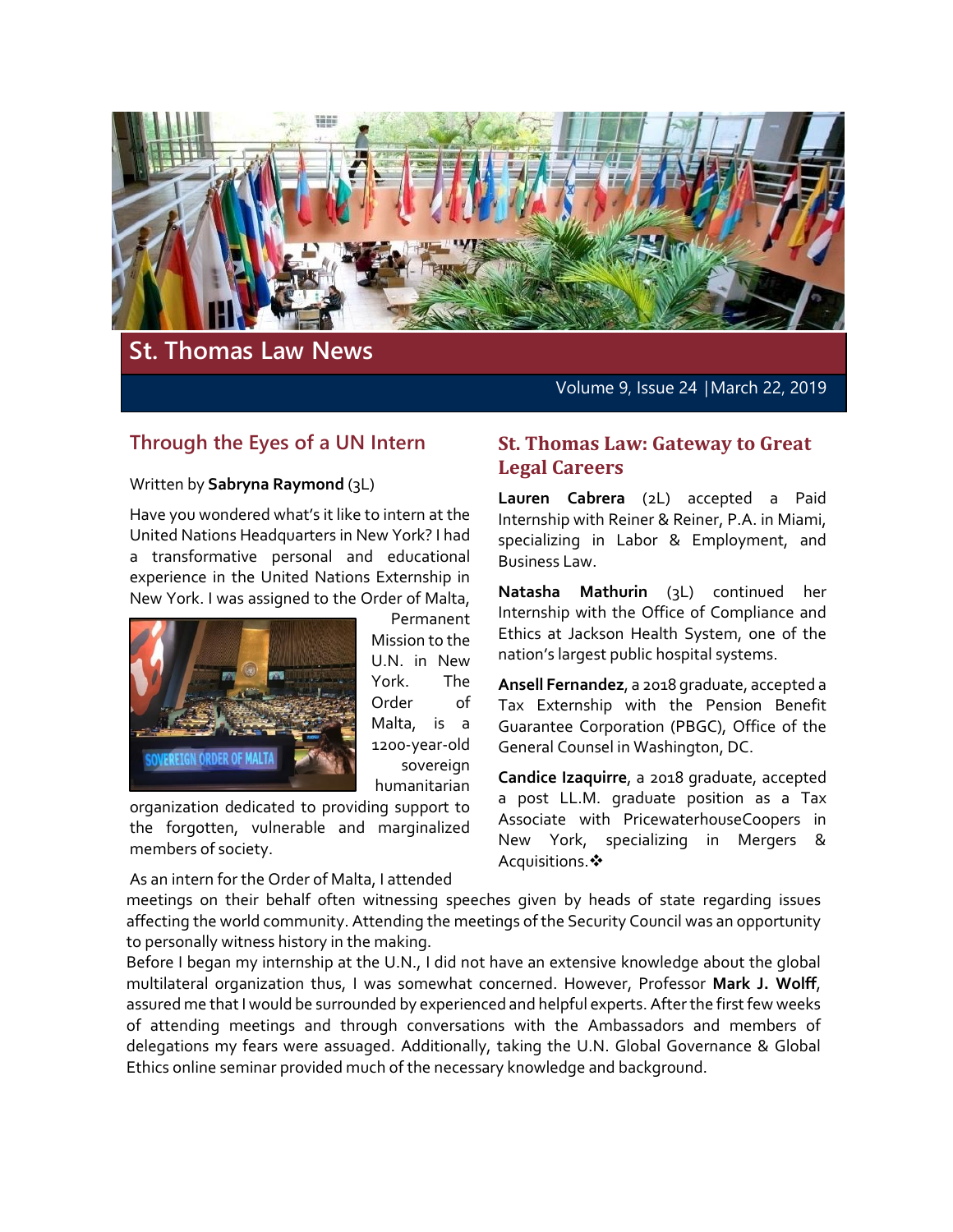

Socializing and making friends with other interns is also an important part of being an intern at the U.N. Because the U.N. is so multicultural, I had the great pleasure to meet amazing individuals from all over the world. My externship at the U.N., was a transformative experience, and I highly recommend it to those with an interest in international law and diplomacy. It is a unique opportunity for students to get a first-hand experience at the U.N. as both an observer and participant.  $\cdot$ 

#### **Campus Events**

| March 23:    | VITA Tax Preparation, Law Library @<br>10:00 a.m.                                      |
|--------------|----------------------------------------------------------------------------------------|
| March $23$ : | Barrister's Ball, The Cruz Building @ 7:00 p.m.                                        |
| March 26:    | Immigration & Cuba: A Discussion of Current<br>Issues & Policies, CPD-113 @ 12:00 p.m. |
| March 28:    | Intellectual Property L& L, CPD-113 @<br>12:00 p.m.                                    |
| April 2:     | Donor Scholarship / Law Day Luncheon,<br>Goldbloom Convocation Hall @ 12:00 p.m.       |
| April 2:     | Carnival Corporation Compliance Team, Room<br>202 @ 3:15 p.m.                          |



# **The Tax Moot Court Team wins First Runner Up Brief Award at the 2019 National Tax Moot Court Competition**

The St. Thomas University School of Law won the First Runner Up Brief Award at the 2019 National Tax Moot Court Competition sponsored by the Tax Section of the Florida Bar and the University of Florida. The Award was presented at the Tax Moot Court Competition Awards Ceremony Banquet on March 9, 2019. In its inaugural participation, tax students and competitors **Arlene J. Williams** (2L) and **Yung Truong** (3L) accepted the Award. The Tax Moot Court Team was coached by Adjunct Professor **Francoise Blanco** and Professor **Mark J. Wolff**. Ms. Williams and Ms. Truong were assisted by research



assistants **Christian Batallas** (2L), **Jessie Betancourt**(2L), **Robert Martin** (2L), **Norberto Rodriguez** (2L), **Alejandro Velez** (2L), **Daniella Gonzalez** (2L), and **Brandon Chuck** (3L).

## **2019 Broward County Hispanic Bar Association Law Student Scholarship**

The Broward County Hispanic Bar Association is an organization of civic-minded professionals, including attorneys and members of the Broward County Judiciary as well as business leaders, educators and law students dedicated to promoting diversity while serving our beloved community.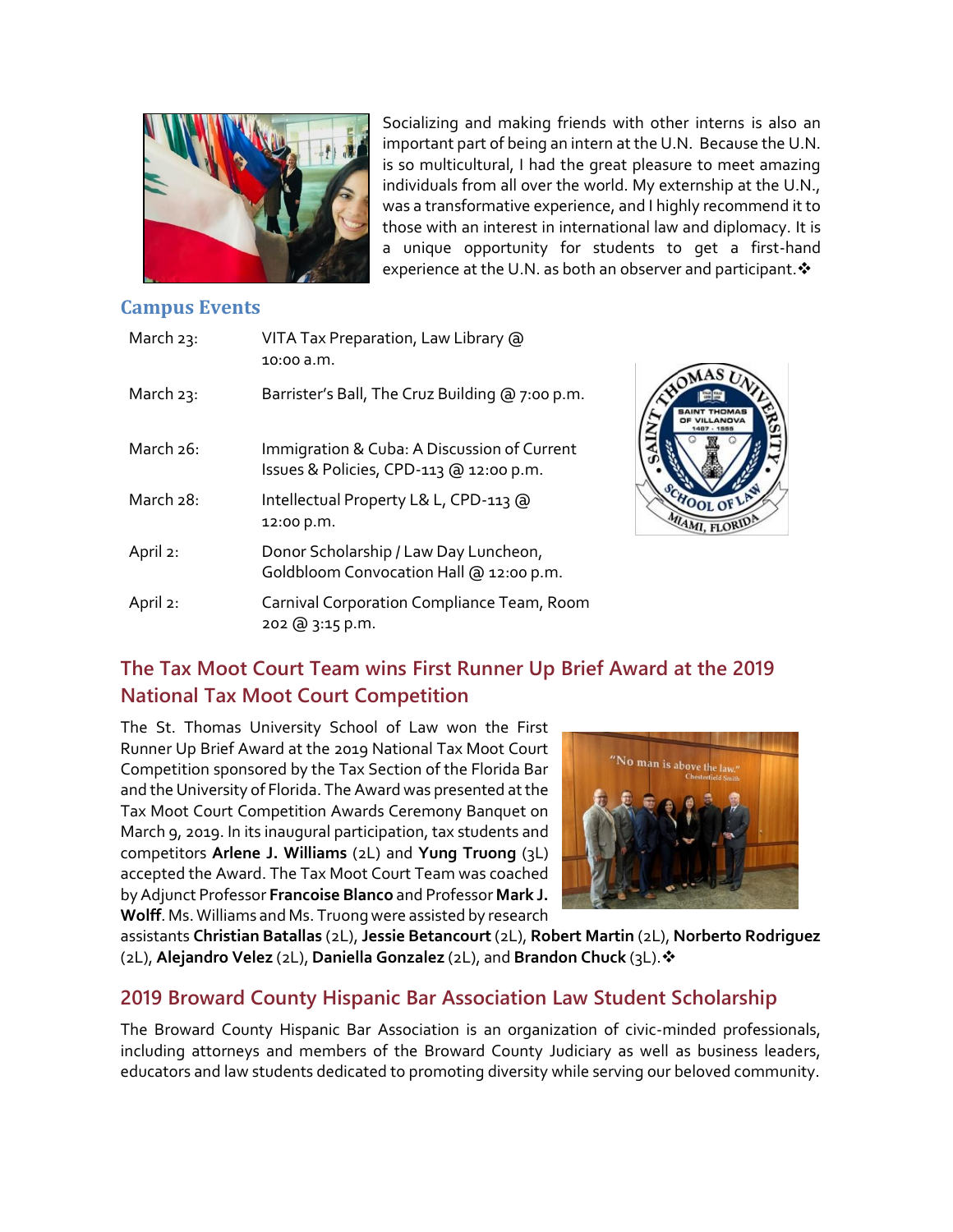Every year the organization awards a recipient a scholarship of \$1,000 for them to put towards tuition, books, fees, or living expenses, which is matched by St. Thomas Law for a **total of \$2,000**. The scholarship recipient will be presented with the scholarship at the Broward Hispanic Bar Association's Annual Installation & Scholarship Gala to be held on June 1, 2019 at the Hyatt Regency Pier 66 in Fort Lauderdale.

Students interested in applying must submit an up-to-date resume, which includes GPA, work experience, and any school activities or clubs. Additionally, students must submit a one to two-page (maximum) essay as to why they believe they deserve this award. The Hispanic Bar will then select the finalists and request interviews with those individuals. After the interview process, a winner will be selected. **Applications must be submitted no later than May 1, 2019 to: [browardhispanicbarassoc@gmail.com](mailto:browardhispanicbarassoc@gmail.com)**.

# **A Celebration of Women in the Legal Community Broward's Women Pioneers**

In honor of International Women's Day on March 8, 2019, the Broward County Bar Association and Broward County Women Lawyer's Association hosted a Celebration of Women in Broward's Legal Community. Honorees included: Betty Athanasakos, the first woman appointed as a municipal judge in Oakland Park and Wilton Manors, where she served from 1964-1972; The Honorable Miette K. Bernstein, the first woman elected to serve as a Circuit Judge in Broward County (1976); and the Honorable Melanie G. May of the Fourth District Court of Appeal, who has a trifecta of firsts—first woman judge to preside over Broward County's drug court, first woman board chair of the National Association of Drug Court Professionals and first president of the Stephen R. Booher Inn of Court. St. Thomas Law was well represented, with Adjunct Professor The Honorable **Michelle Towbin-Singer** introducing the program, The Honorable **Tarlika Nunez-Navarro** '10, introducing Betty Athanasakos and **Laura Varela** (Career Counselor) and **Elysa Galloway** (3L) in attendance to applaud the honorees. **※** 

## **Voluntary Bar Association Expo**

On March 7, 2019, the Office for Career Development hosted a Voluntary Bar Association Expo in the Cordero Breezeway. A diverse group of 15 organizations, several of whom sent St. Thomas Law alums to represent, spent time chatting with students about the benefits of student and new lawyer memberships. It is never too early for students to network. ❖

# **FTI Consulting Lunch and Learn**

On March 5, 2019, Mary Vegher, Esq. and Tracy Bordgnon, Esq. of FTI Consulting visited the law school to present a Lunch & Learn on careers in the field of document/contract review, e-discovery and compliance. The informal questions and answers setting was a big hit with the students, as were the swaq. ❖

#### **Miami-Dade Bench and Bar Conference**

Career Counselors **Sherea Randle** and **Laura Varela** represented St. Thomas Law at the American Inns of Court (Spellman-Hoeveler Chapter) Bench and Bar Conference. Over 4,000 attorneys and judges spent the day attending sessions on a wide variety of legal, professional and educational topics. St. Thomas Law alum and now Judge **Lody Jean** '04 moderated an inspiring session on Diversity & Inclusion with the Legends. It was an amazing inaugural event. ❖